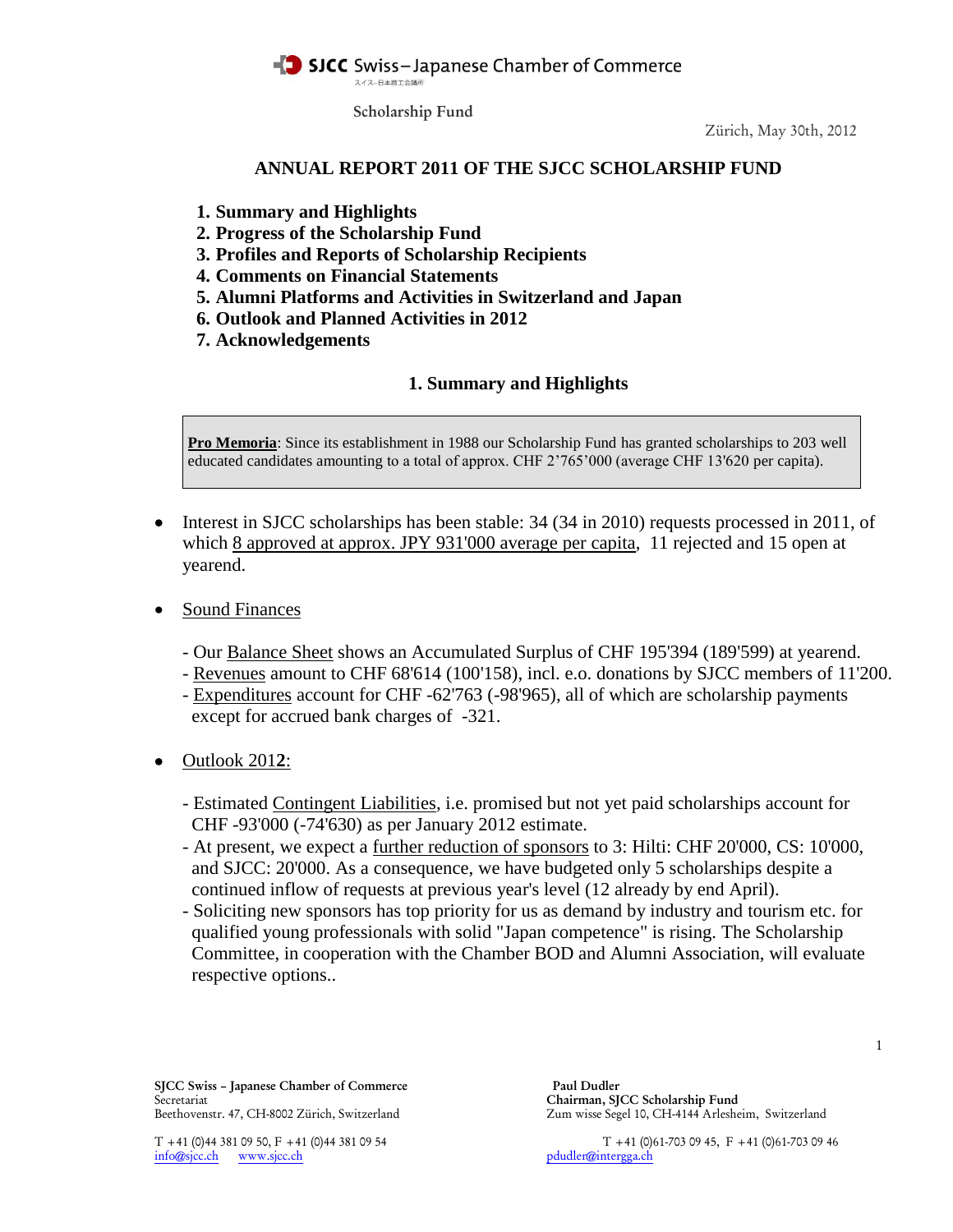### SJCC Swiss-Japanese Chamber of Commerce スイスー日本商工会議所

**Scholarship Fund**

Zürich, May 30th, 2012

# **2. Progress and Activities of our Scholarship Fund**

**Pro Memoria**: Our educational program in Japan focuses on encouraging and supporting young well educated residents of Switzerland (non-Swiss welcome, provided they are permanent residents) in their efforts to acquire a thorough knowledge of Japan, its language and culture as well as its social, political and business practices. Our concept is largely, but not exclusively, oriented towards the needs of business. It requires from the scholarship recipients a Japan training commitment for at least one year comprising intensive study of Japanese and practical work experience as interns in local companies, either Japanese or international.

In the face of 34 serious and mostly well qualified enquiries and applications it is with regret that our Scholarship Committee could only accommodate 8 candidates at average scholarships of JPY 931'000 per capita, totally JPY 7'450'000 (~CHF 84'000 at 2011 budget rate of exchange of CHF 1.13: JPY 100). These scholarships are payable mostly in 2012/13.

A typical individual budget for the "Japan Year" amounts to JPY 2'800'000 – 3'000'000 covering all expenses. Ideally, roughly 1/3 each of this budget should be covered by our scholarship, the compensation (if any!) from the internship and by the candidate's own resources.

In addition to receiving a scholarship commensurate with their own financial capabilities, scholarship recipients benefit from continued non-financial guidance and support, e.g. in finding accommodation, selecting a school and in searching for an appropriate internship (difficult to find, as the educational concept of a practical internship is alien to the Japanese curriculum) etc.

The impact of the dreadful earthquake in Fukushima was strongly felt by our scholarship recipients. Fortunately, none had been staying in the directly affected region. However, 13 had temporarily left Japan but returned within weeks. A few then engaged in voluntary services in Tohoku prefecture. Apart from a temporary lull in applications, interest in our scholarship program has not declined.

The Scholarship Committee has modified its "Regulations & Guidelines" which were approved by the Chamber's Executive Board in August 2011. They will henceforth be published on our newly designed website [\(www.sjcc.ch\)](http://www.sjcc.ch/).

Considering the drastic reductions of donations by sponsors, we have for the first time initiated a donation campaign within SJCC. 24 individual members have donated CHF 13'600 (out of which 2'400 for a/c 2012). Thank you!

**SJCC Swiss – Japanese Chamber of Commerce Paul Dudler** Secretariat **Chairman, SJCC Scholarship Fund**

info@sjcc.ch www.sjcc.ch pdudler@intergga.ch

Beethovenstr. 47, CH-8002 Zürich, Switzerland Zum wisse Segel 10, CH-4144 Arlesheim, Switzerland

T +41 (0)44 381 09 50, F +41 (0)44 381 09 54 T +41 (0)61-703 09 45, F +41 (0)61-703 09 46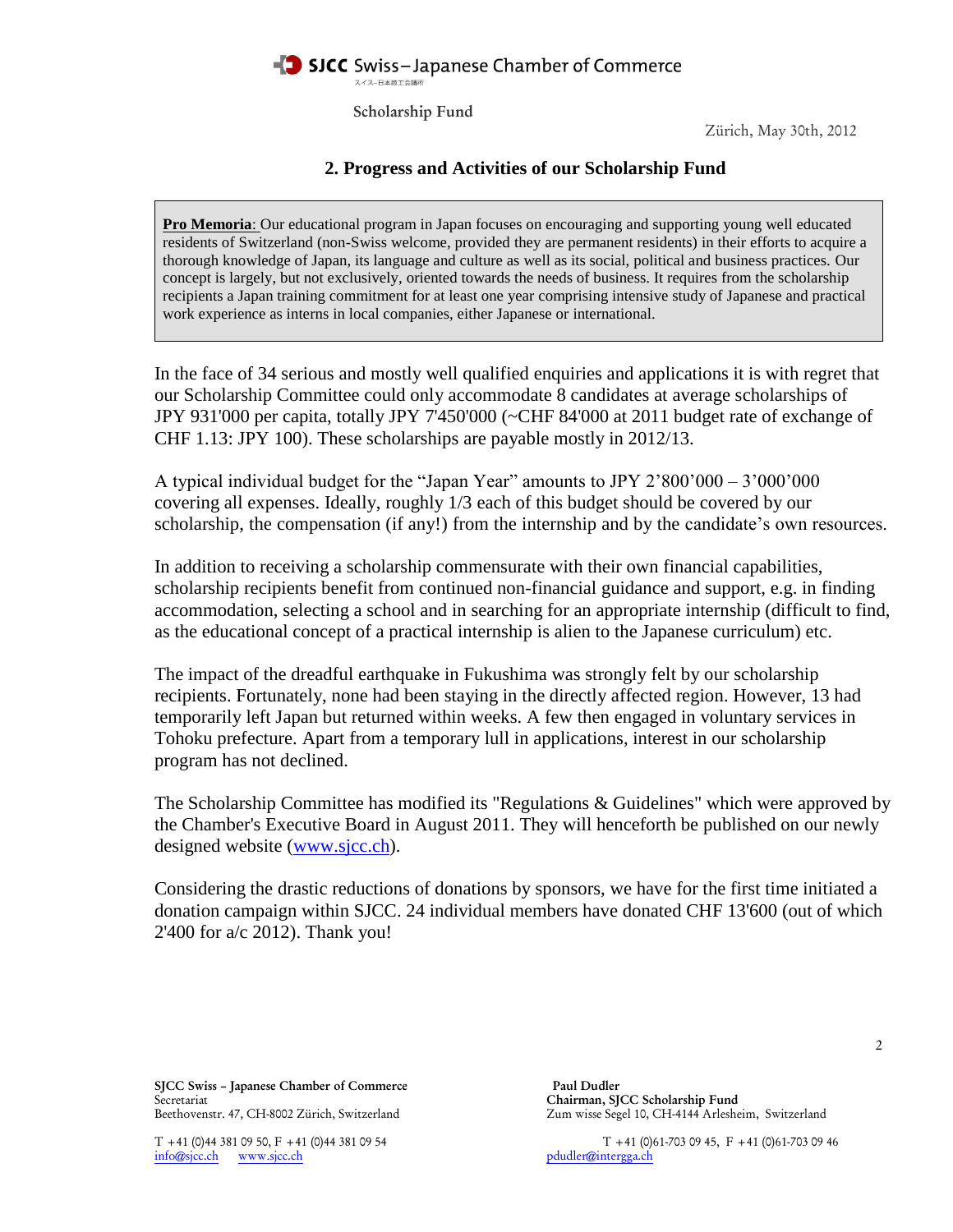### SICC Swiss-Japanese Chamber of Commerce スイスー日本商工会議所

**Scholarship Fund**

Zürich, May 30th, 2012

### Companies in Japan which have offered internships more recently include:

| <b>International Companies</b>                                                                                                                                                                                                     | Japanese Companies                                                                                                                                                                                                                                                                                                         |
|------------------------------------------------------------------------------------------------------------------------------------------------------------------------------------------------------------------------------------|----------------------------------------------------------------------------------------------------------------------------------------------------------------------------------------------------------------------------------------------------------------------------------------------------------------------------|
| - Astra Zeneca<br>- BMW Technology Office<br>- Bosch<br>- DKSH<br>- Hilti<br>- Mercedes-Benz<br>- Kaba<br>- Novartis<br>- Reishauer<br>- Swiss Embassy & Business Hub<br>- Syngenta<br>- TüV Rheinland Group<br>- Zurich Insurance | - ABC Enterprises<br>- Bijutsu Daigaku, University of Art & Design<br>- Electronic Arts<br>- Jtekt (ex Koyo Seiko)<br>- Mitsubishi Electric<br>- Mitutoyo<br>- Nissan<br>- Rakuten (large IT company)<br>- Riken Genomic Sciences Center<br>- STS Forum (Science & Technology in Society)<br>- Sunstar<br>- Tokyo Biolinks |

# **3. Profiles and Reports of Scholarship Recipients**

### **Pro Memoria: Typical Profile of a Scholarship Recipient**

- Female or male graduate from university or qualified professional with apprenticeship
- Age less than 30 years, resident of Switzerland
- Has already acquired good basic knowledge of spoken and written Japanese
- Highly motivated and committed to a "Japan Year" consisting of 3-6 m intensive language training and 6-9 m internship in a Japanese or international company
- Has well balanced and positive personality with clear goals and willingness to adapt to different customs and culture
- Displays an entrepreneurial spirit and risk tolerance

As in the past, the profiles of our scholarship recipients in 2011 reflect a broad spectrum of educational backgrounds:

- 7 with university degrees (4 Bachelors, 2 Masters, 1 Doctorate): in the fields of Engineering, Telecommunication, Economy, Medicine, Strategy & International Management, Social Anthropology & Ecology, Sinology & Japanology,

- 1 with Commercial Apprenticeship.

**SJCC Swiss – Japanese Chamber of Commerce Paul Dudler** Secretariat **Chairman, SJCC Scholarship Fund**

 $info@sjcc.ch$  www.sjcc.ch

Beethovenstr. 47, CH-8002 Zürich, Switzerland Zum wisse Segel 10, CH-4144 Arlesheim, Switzerland

T +41 (0)44 381 09 50, F +41 (0)44 381 09 54 T +41 (0)61-703 09 45, F +41 (0)61-703 09 46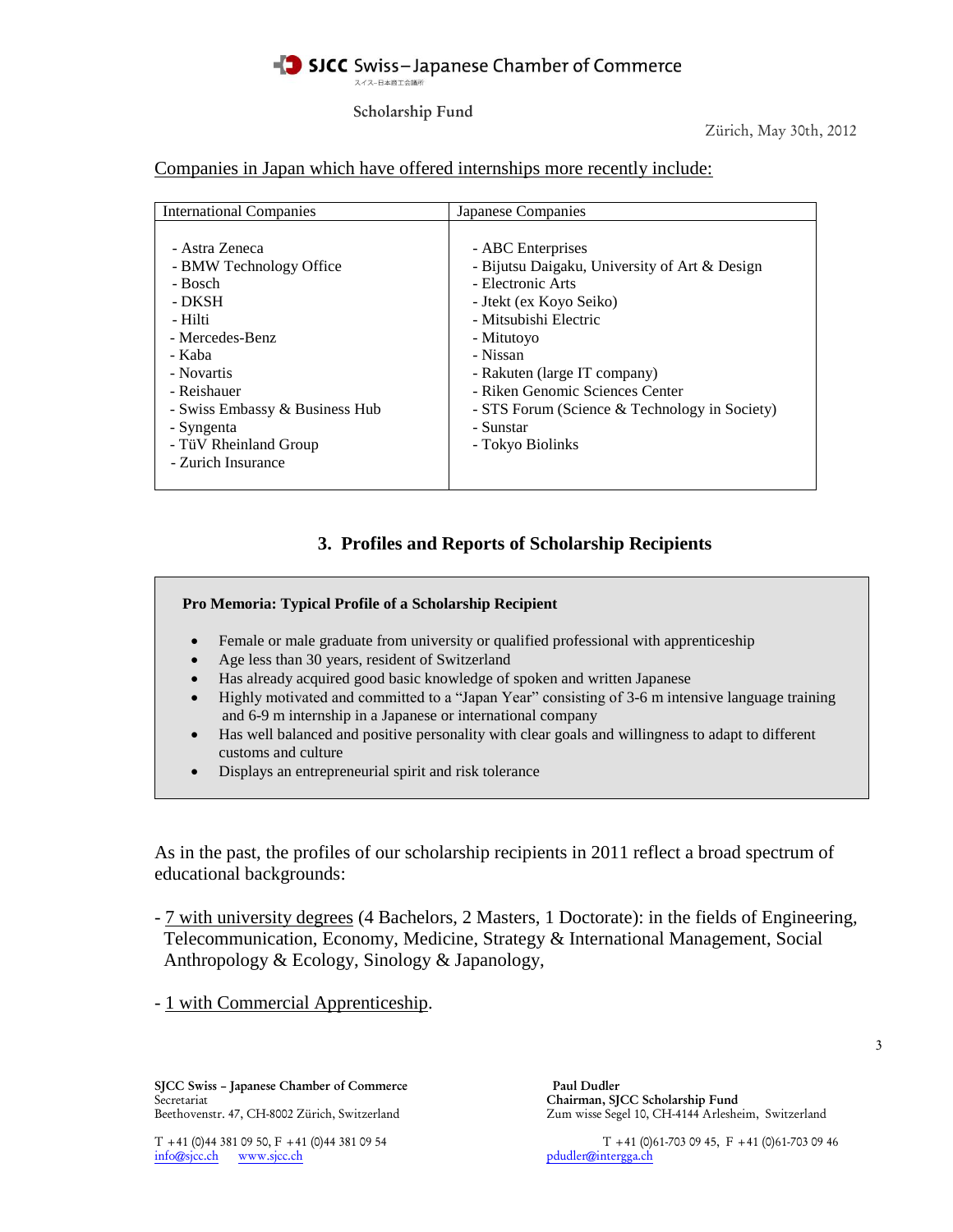### SJCC Swiss-Japanese Chamber of Commerce スイスー日本商工会議所

**Scholarship Fund**

Zürich, May 30th, 2012

The prime motivations of most applicants are a fascination with and respect of Japan's culture, technological prowess, social and work customs as well as learning Japanese. In addition, an ambition to prove their capability to succeed in an alien work and living environment, to overcome actual or perceived barriers as well as to gaining more global perspectives – all supporting their ultimate purpose of establishing stepping stones in building a professional career as specialists and/or managers.

Since 1988 approx. 203 scholarship recipients have succeeded in acquiring a solid Japan competence provided by our 1-year Japan Training Program – an asset for these ambitious young people but, likewise, for companies that employ them.

All scholarship recipients have to write mid-term and final reports as these usually provide good sources of information and inspiration for new candidates. Selected reports are being published on our website. Most provide hands-on advice on how to overcome bureaucratic hurdles such as visa for work as interns, opening a bank accounts or even obtaining mobile phones.

To conclude this chapter I should like to share with the readers a quote from the report written by Jacqueline Tschumi who graduated in Sinology & Japanology. As part of her internship she had worked at the Swiss Business Hub where e.g. she could also develop her own project:

I quote: ". . . *It was the first time I conducted a professional survey and I had to start from zero, which means to think about how best to conduct it, target audience, what questions to ask to get useful replies etc. I am happy that my online survey was a success in the end and that it brought some future projects for the Hub, which will contribute to the Swiss economy. . ."* Unquote.

I believe it is a good example of what the ultimate "raison d'être" of our Scholarship Fund is, namely to develop a growing pool of internationally minded management development candidates and professionals who can build bridges between our country and Japan by speaking Japanese and, equally important, by having acquired practical experience in working as interns in local companies and institutions.

# **4. Comments on Financial on Financial Statements 2011**

Please refer to the Attachment, i.e. copies of our auditors Deloitte AG's report & financial statements which confirm a steady and sound financial situation of the Scholarship Fund:

- At the end of 2011 our Balance Sheet shows an accumulated surplus of funds amounting to CHF 195'394 (2010:189'599).
- 2011 Revenues account for CHF 68'614 (100'158) vs. Expenditures of -62'763 of which

**SJCC Swiss – Japanese Chamber of Commerce Paul Dudler** Secretariat **Chairman, SJCC Scholarship Fund**<br>Beethovenstr. 47, CH-8002 Zürich, Switzerland **Chairman, SJCC Scholarship Fund**<br>Zum wisse Segel 10, CH-4144 Arleshe

Zum wisse Segel 10, CH-4144 Arlesheim, Switzerland

 $info@sjcc.ch$  www.sjcc.ch

T +41 (0)44 381 09 50, F +41 (0)44 381 09 54<br>  $\frac{1}{160\text{g}}$  T +41 (0)61-703 09 45, F +41 (0)61-703 09 46<br>  $\frac{1}{160\text{g}}$  pdudler@intergga.ch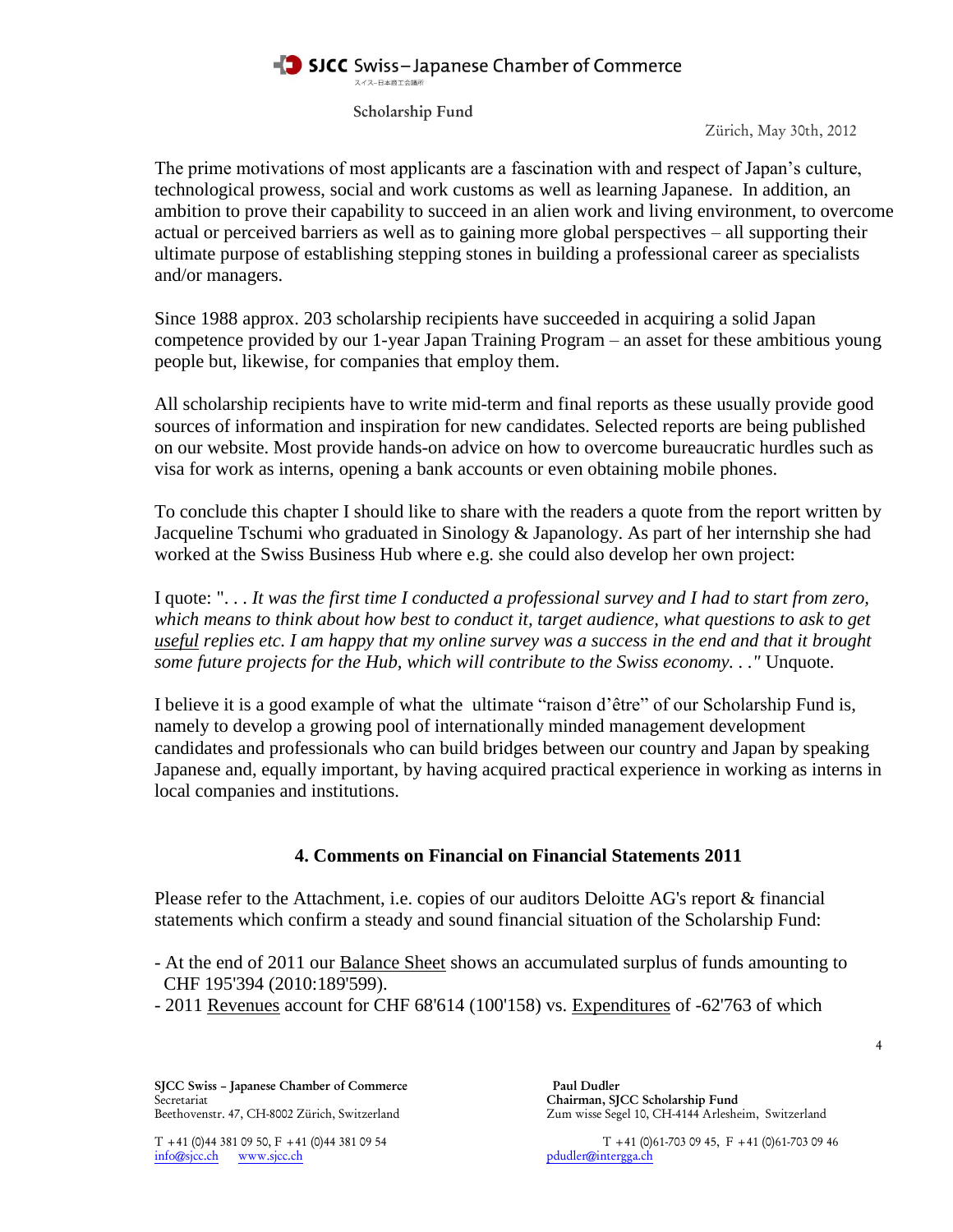

**Scholarship Fund**

Zürich, May 30th, 2012

scholarship payments: -62'442).

# **5. Alumni Platforms and Activities in Switzerland and Japan**

Under the new president, Gregory Glanzmann, our Alumni Association (51 members in Switzerland) has been very active both in Switzerland and Japan.

In Switzerland: Activities included the AGM at the Sony facilities in Schlieren, seminars (some jointly with universities), social and other events. Alumni in Switzerland will in future also sponsor 1 scholarship recipient per annum - an effort which the SJCC Scholarship Fund highly appreciates. For further details please refer to [www.sjcc.ch](http://www.sjcc.ch/) (Alumni Section).

In Japan: Under the leadership of Felix Moesner, Head of the Science & Technology Office at the Swiss Embassy in Tokyo, the Alumni Association additionally offers a platform for newly arrived scholarship recipients, thus helping them to overcome initial difficulties after having arrived in Japan and providing them with opportunities for networking and socializing.

## **6. Outlook and Planned Activities in 2012**

Contingent liabilities, i.e. estimated scholarships payable in 2012 are expected to reach an estimated CHF 93'000 (mostly originating from scholarships granted in 2011/12). Thus, our surplus of CHF 195'394 accumulated until end 2011 will be reduced to a level of approx. CHF 152'000.

We anticipate a continuous strong demand for scholarships to the tune of 35. Yet, for lack of sponsoring funds, which may not exceed CHF 50'000 (Hilti: 20'000, CS: 10'000 and our Chamber: 20'000), we have budgeted only 5 scholarships - one third of 15 p.a. on average in the period 2002 - 2008. It also reflects a reduction in the average scholarship from approx. JPY 1'400'00 to JPY 931'000 received per scholarship candidate.

Thus, soliciting new sponsors has top priority for us. The Scholarship Committee, in cooperation with the Chamber BOD and Alumni Association, will evaluate respective options. One of the focal points will be to improve communication, emphasizing e.g. the attractiveness of our unique Japan educational program and its value added not only for scholarship recipients but, likewise, for sponsors and industry as a whole.

Within our limited resources, we shall have to consider extending external networks to a closer collaboration with the Mercator Foundation Switzerland, Universities, Seco, the Japanese Embassy and, not the least, actual and potential sponsors.

**SJCC Swiss – Japanese Chamber of Commerce Paul Dudler** Secretariat **Chairman, SJCC Scholarship Fund**<br>Beethovenstr. 47, CH-8002 Zürich, Switzerland **Chairman, SJCC Scholarship Fund** 

 $info@sjcc.ch$  www.sjcc.ch

Zum wisse Segel 10, CH-4144 Arlesheim, Switzerland

T +41 (0)44 381 09 50, F +41 (0)44 381 09 54<br>  $\frac{1}{160\text{g}}$  T +41 (0)61-703 09 45, F +41 (0)61-703 09 46<br>  $\frac{1}{160\text{g}}$  reduction www.sjcc.ch

5